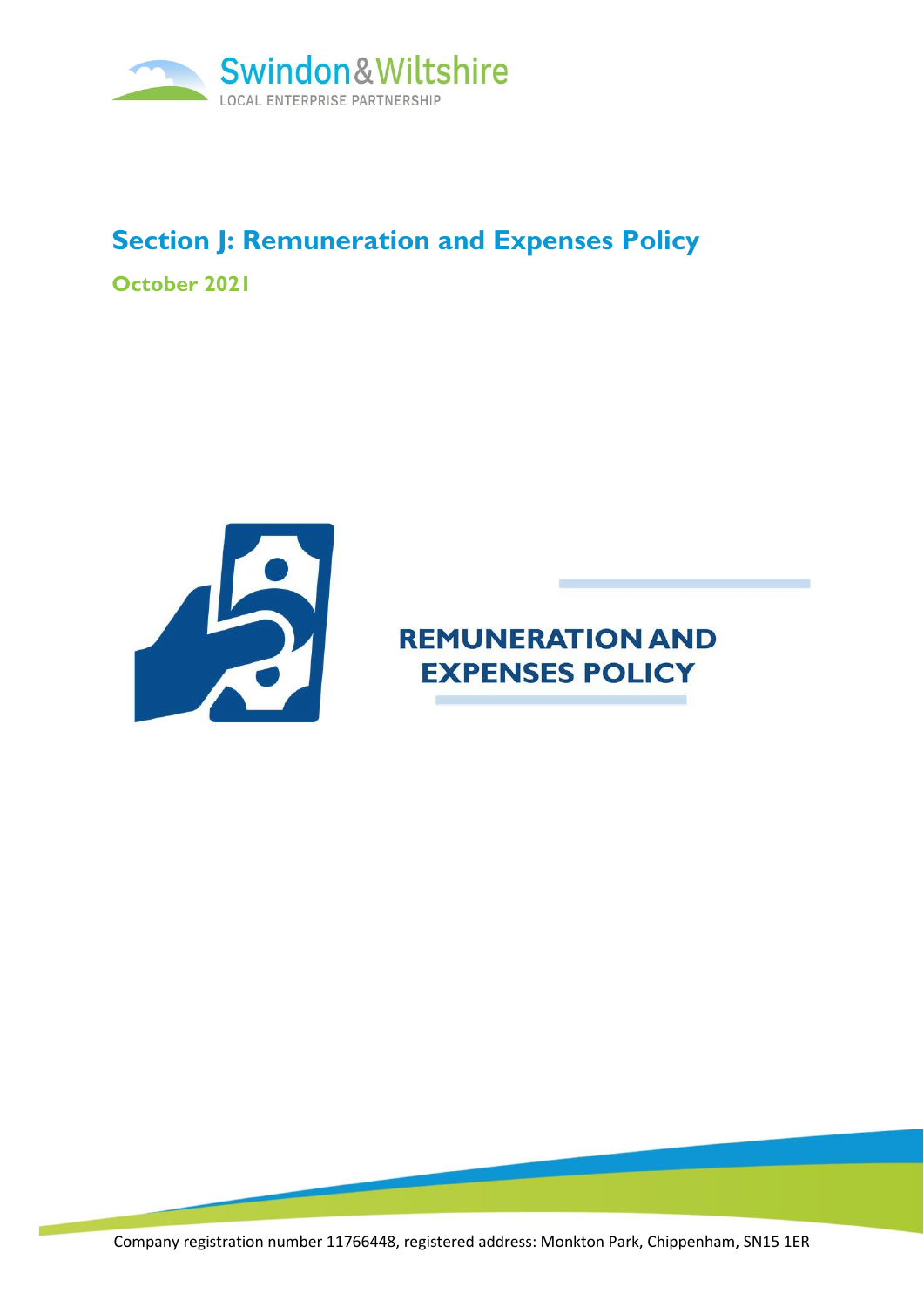

## **J Remuneration and expenses policy**

### **1. Remuneration**

#### **1.1 Chair's remuneration**

The Chair of the SWLEP is entitled to receive an allowance of £10,000 per annum. This payment is intended to recognise the time commitment involved in delivering the role, including such inevitable calls on their time such as meeting with the SWLEP CEO, the LEP Network and South West LEP Network, events and representations to Government and various SWLEP meetings as set out in the Governance Framework. It is also intended to cover incidental costs such as the use of their homes.

### **1.2 SWLEP Staff**

The SWLEP CEO is appointed through a formal selection and interview process. An interview panel comprising at least three public and private sector Board Directors will be convened to shortlist and interview candidates and to select the appointee.

Staff are employed by SWLEP Limited on its terms and conditions with the exception of staff who transferred on Wiltshire Council terms and conditions under the Business Transfer Agreement in March 2020. Appointments will be made by the SWLEP CEO in consultation with the Board Chair and Executive Team.

#### **2. Travel and subsistence expenses**

#### **2.1 SWLEP staff**

Staff working for the SWLEP are entitled the claim expenses in accordance with the policy in place at Wiltshire Council. Consultants are entitled to claim expenses as agreed by contract.

#### **2.2 Board Director travel expenses**

All elected Board Directors, including the Chair, are entitled to claim expenses to cover travel and subsistence in performing their role as a Board Member. Mileage will be paid to cover travel incurred to and from meetings arranged by the SWLEP or where Board Directors are asked to represent the SWLEP as well as for occasional travel to other events and meetings as required. Wherever possible, Board Members will travel by the most costeffective means and the rate reimbursed will be in line with Wiltshire Council's travel allowance policy:

- a) Standard class rail fare, or ordinary fare for other public transport, or the appropriate cheap rate where applicable. NB Standard class rail travel must always be used. If the train's Standard class accommodation is full, Board Members may travel First class.
- b) The mileage rate is 45p rate for the first 10,000 miles, and 25p for each subsequent mile. The rate for travel by a Board Member in a private car is linked to the inland revenue rate (currently 45p per mile) and any movement in that rate will trigger an automatic change in the Board Members' rate.
- c) A cycle allowance of 40p per mile.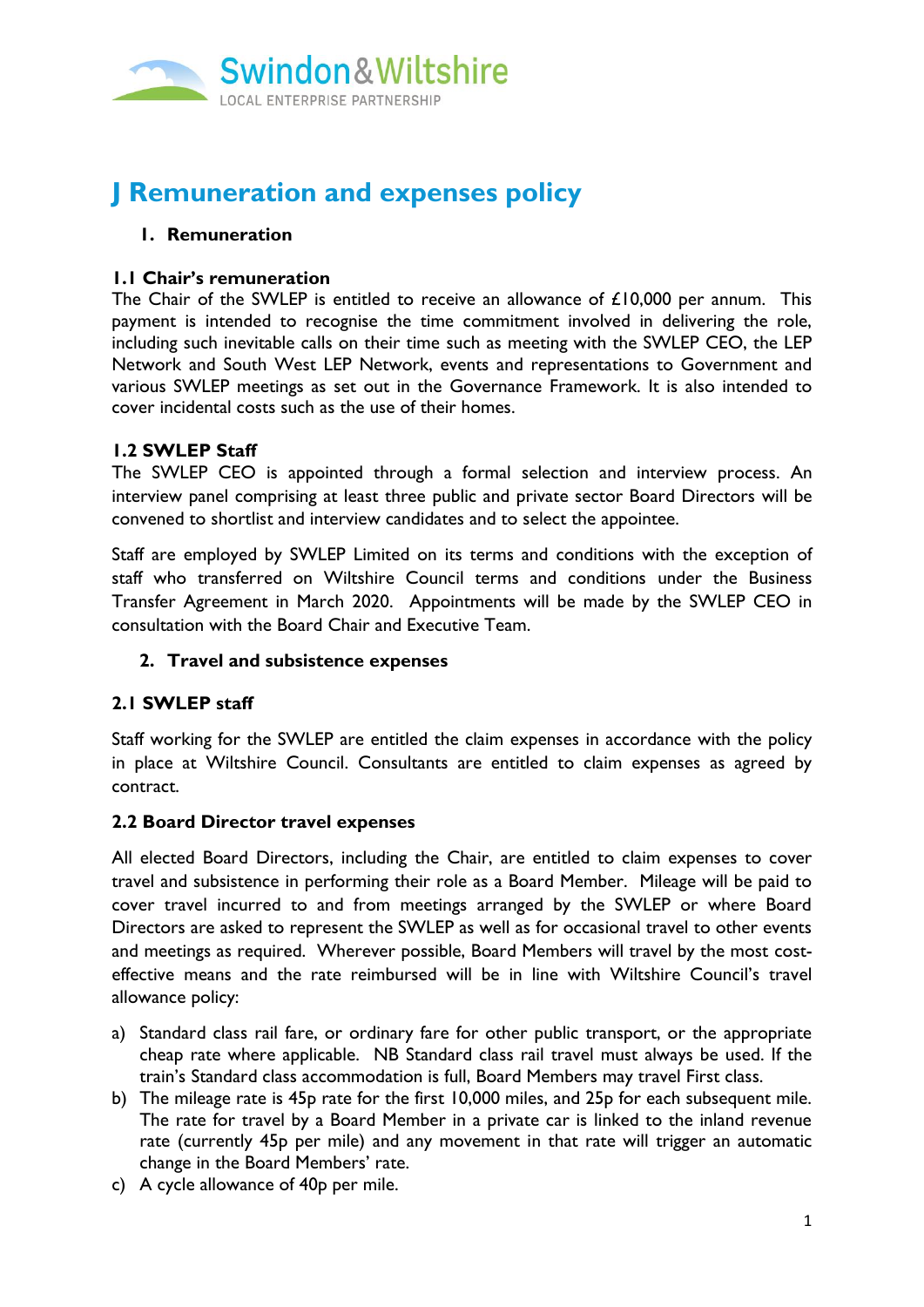

- d) An allowance of 5p per mile when giving passengers a lift.
- e) Hire of taxi cabs in cases of urgency or unavailability of public transport.
- f) Expenditure on tolls, ferries, parking fees etc., and overnight parking.
- g) Air travel is not anticipated however in exceptional circumstances, if travelling by air the cost must not exceed the rate applicable to travel by appropriate alternative means of transport together with an allowance equivalent to the amount of any saving in subsistence allowance consequent on travel by air. The SWLEP CEO is authorised to approve air travel for Board Members or SWLEP staff when they consider that the saving in time is so substantial as to justify payment of the fare for travel by air, and in such cases there may be paid an amount not exceeding:
	- i. the ordinary fare or any available cheap fare for travel by regular air service, or;
	- ii. where no such service is available or in case of urgency, the fare actually paid by the Board Member or SWLEP staff member.

#### **2.2 Board Director subsistence allowance**

Board Members will be entitled to claim subsistence when they are representing the SWLEP and are required to travel. Subsistence is not payable where a meal is provided free of charge. Given the length of the Board Meetings, the SWLEP will provide a buffet lunch for Board Directors, Advisers and Observers after each Board meeting. The subsistence allowance is:

- a. Subsistence and overnight allowances be linked to those paid for SWLEP staff with the exception of lunch allowance which is payable for Board Directors and Advisers when in attendance and evidenced by receipts.
- b. In the case of an absence not involving an overnight absence from a Board Director's usual place of residence:

| <b>Subsistence</b> | <b>Qualifying criteria</b>                                     | £                        |
|--------------------|----------------------------------------------------------------|--------------------------|
| type               |                                                                | maximum                  |
| <b>Breakfast</b>   | departure from normal place of residence before 7am for an     | £15.00                   |
|                    | absence of at least 3 hours                                    |                          |
| Lunch              | departure from normal place of residence before 12 noon and    | £15.00                   |
|                    | return after 2pm                                               |                          |
| Tea                | return to normal place of residence after 6.30pm, following an | £3.35                    |
|                    | absence of at least 3 hours                                    |                          |
| Dinner             | return to normal place of residence after 8.30pm, following an | £35.00                   |
|                    | absence of at least 3 hours                                    |                          |
| Overnight          | overnight absence from the usual place of residence (excluding | £120.00                  |
|                    | London). This is the maximum payable for a complete 24-        | In London <sup>1</sup> : |
|                    | hour period of absence from normal place of residence and      | £160.00                  |
|                    | includes allowances for all meals listed above. It cannot be   |                          |
|                    | claimed if overnight accommodation has been paid for direct    |                          |
|                    | by the council.                                                |                          |

 $<sup>1</sup>$  For the purpose of this paragraph, London means the City of London and the London boroughs of Camden,</sup> Greenwich, Hackney, Hammersmith and Fulham, Islington, Kensington and Chelsea, Lambeth, Lewisham, Southwark, Tower Hamlets, Wandsworth and Westminster.